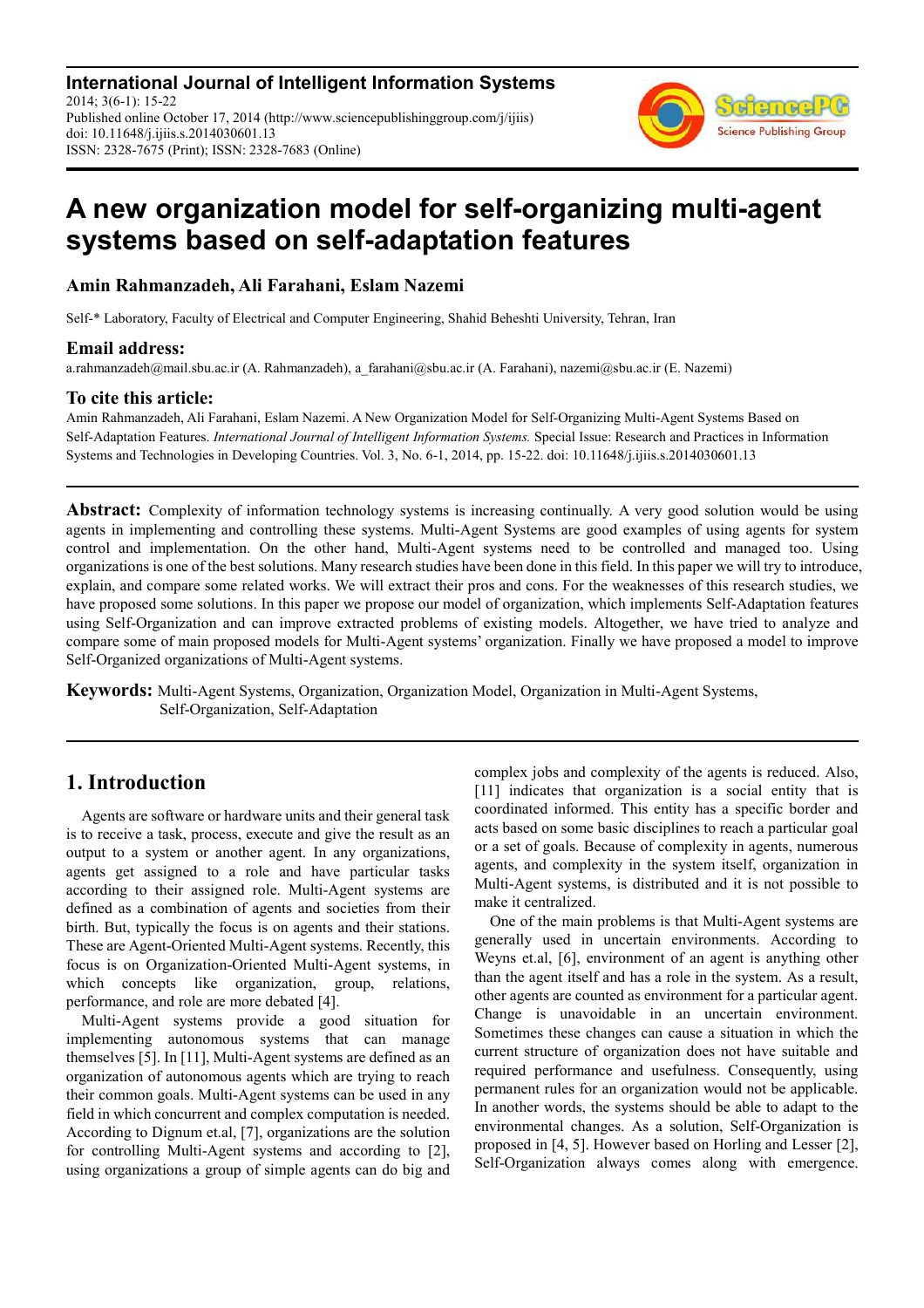Emergence is the whole behavior of a distributed system that is arisen from behavior of local parts. Emergence is used against reductionism, which stated that a system can be reduced to the sum of its parts. Emergence can cause undesired situations like a Chaos. So, a control on emergence is also needed.

In 2003 IBM proposed an architectural model for Self-Adaptive systems [8].There are four main parts in this architecture: Monitor, Analyze, Plan, and Execute. These four parts also use a knowledge core. According to this model, a system on which this loop is implemented (Managed Element) is always monitored. As changes happen, this loop collects information, analyzes those information, based on knowledge, decides what to do, and executes necessary actions. In this paper we propose a model in which we combine Self-Adaptive features with Self-Organizing features to solve before-mentioned problems. Our model is an organization model of Multi-Agent systems that uses benefits of an overall control to prevent undesired emergence and the same problems.

The rest of the paper is organized as the following: Related works about organizations in Multi-Agent Systems will be introduced and analyzed in section 2. In section 3, these models will be compared to each other and their advantages and disadvantages will be analyzed. Section 4 proposes some ideas and proposals to improve these models and a model to improve all of before-mentioned weaknesses based on the proposed ideas. Finally, conclusion and references are placed in section 5 and section 6, respectively.

# **2. Related Works**

#### *2.1. AALAADIN, a Meta-Model*

Ferber et.al, [1] propose a general Meta-Model for Multi-Agent Systems based on organizational concepts like groups, roles, and structures. This model allows utilization of agents with heterogeneous languages, applications, and structures. This paper claims that the key to design and implement complex and ultra large scale systems is to use mentioned organizational concepts as basic concepts in organization and relating them to behavior of the agents. In this view, without considering agents behavioral principles, organization is considered a method to arrange groups and roles to shape a whole entity.

Figure 1. shows basic concepts of AALAADIN model. In this study, no proposals have been made regarding the internal structure of agents and an agent is defined based on its role in an organization. Also, groups are a set of agents and distinguished according to roles they assign to their agents. An agent can be member of more than one group and consequently, can get more than one role. Each role assigned to an agent is local for that group. Based on this paper, there are concepts in defining organization oriented Multi-Agent Systems other than basic concepts (Role, Group, Agents). Figure 2. shows these concepts. In this figure, "Group Structure" entity is an abstraction of group and "Organizational Structure" entity is defined as a set of group structures showing the design of an organization of Multi-Agent Systems.



*Figure 1. Conceptual Model of AALAADIN [1]* 



*Figure 2. Methodological Model of AALAADIN [1]* 

#### *2.2. Self-Organized Organizations*

Kota and et al propose a model for structural adaptation based on Self-Organization in [5]. The method proposed in this paper allows the agents to change their structure of relations to achieve a better distribute of tasks.

The authors believe that decentralized structural adaptation is the best way to obtain Self-Organization. Structural adaptation consists of change in relations of the agents and as a result, redirection in their interactions. The adaptation method is a continuous and centralized process with participation of all agents to decide how and when to update their relations, only based on local accessible information.

The modeling of organization consists of modeling the agents of the organization, organization features, and task environment. In this model, organization of agents consists of a group of collaborating and problem solving agents located in a task environment. Modeling of a task consists of a set of Service Instances (SIs), duals determining a particular service and the amount of process it needs to be executed placed in a tree data structure. The SIs are executed in a prioritized order and a service is executed when all of its nodes are executed too. In other words, the execution of SIs starts from root of the tree and goes towards leaf nodes. Nodes in the same level are executed in a parallel way. Figure 3.a. shows the tree of SIs.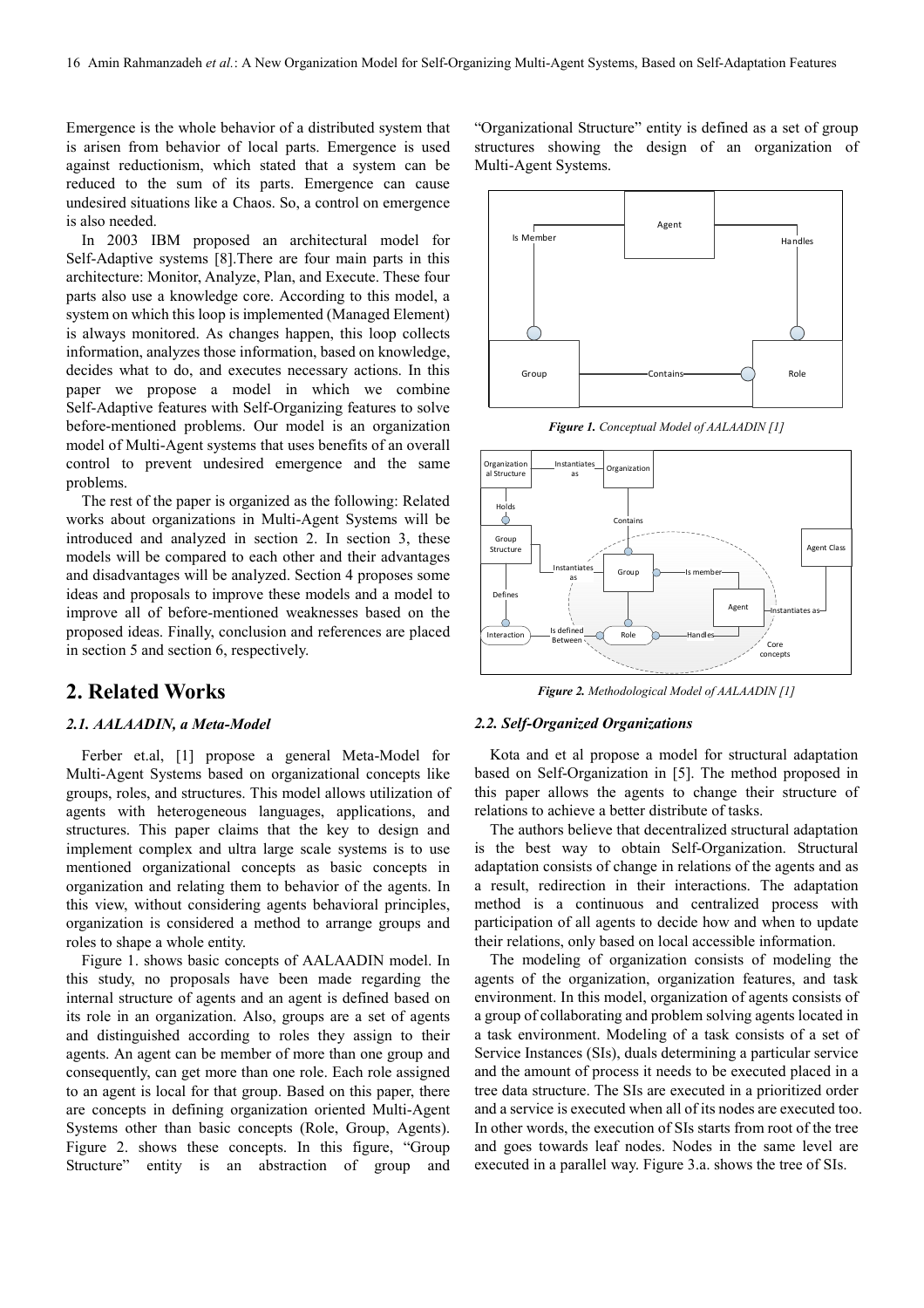An organization consists of agents that provide these services. Each agent is a dual consisting set of services it can provide and its computational capability. Figure 3.b. shows the organizational structure. The beginning of a task execution starts with assigning the root of a particular SI tree to a randomly chosen agent. So, each agent has two obligations: Task execution and task allocation. There are three kinds of relation among agents in this model: Acquaintance, Peer, and Superior-Subordinate. The agents would often assign SIs to their subordinates rather than its peers. Since an agent has no idea about tasks that will be provided in the future, the structural adaptation method for Self-Organization in this model uses only historical information of agents. Figure 4. shows different types of reorganization. For example, 1(ii)form-subr means that the relation between two agents

changes from acquaintance to superior-subordinate.

#### *2.3. MACODO Middleware*

Weyns and et al propose architecture of a middleware for Self-Organization in Multi-Agent Systems called MACODO in [6]. In fact, the MACODO middleware is proposed as a middleware to help organization-oriented designation of Multi-Agent Systems in context-based environments. This middleware omits life cycle management from roles of agents and provides reuse capability and easy understanding, design, and management in Multi-Agent Environments. Therefore, whenever there is a change in the system or environment it would be the middleware that adapts the organization. Figure 5. shows organizational model of MACODO.



*Figure 3. Examples of Task and Organization [5]* 



*Figure 4. Graph of Relation Adaptation [5]*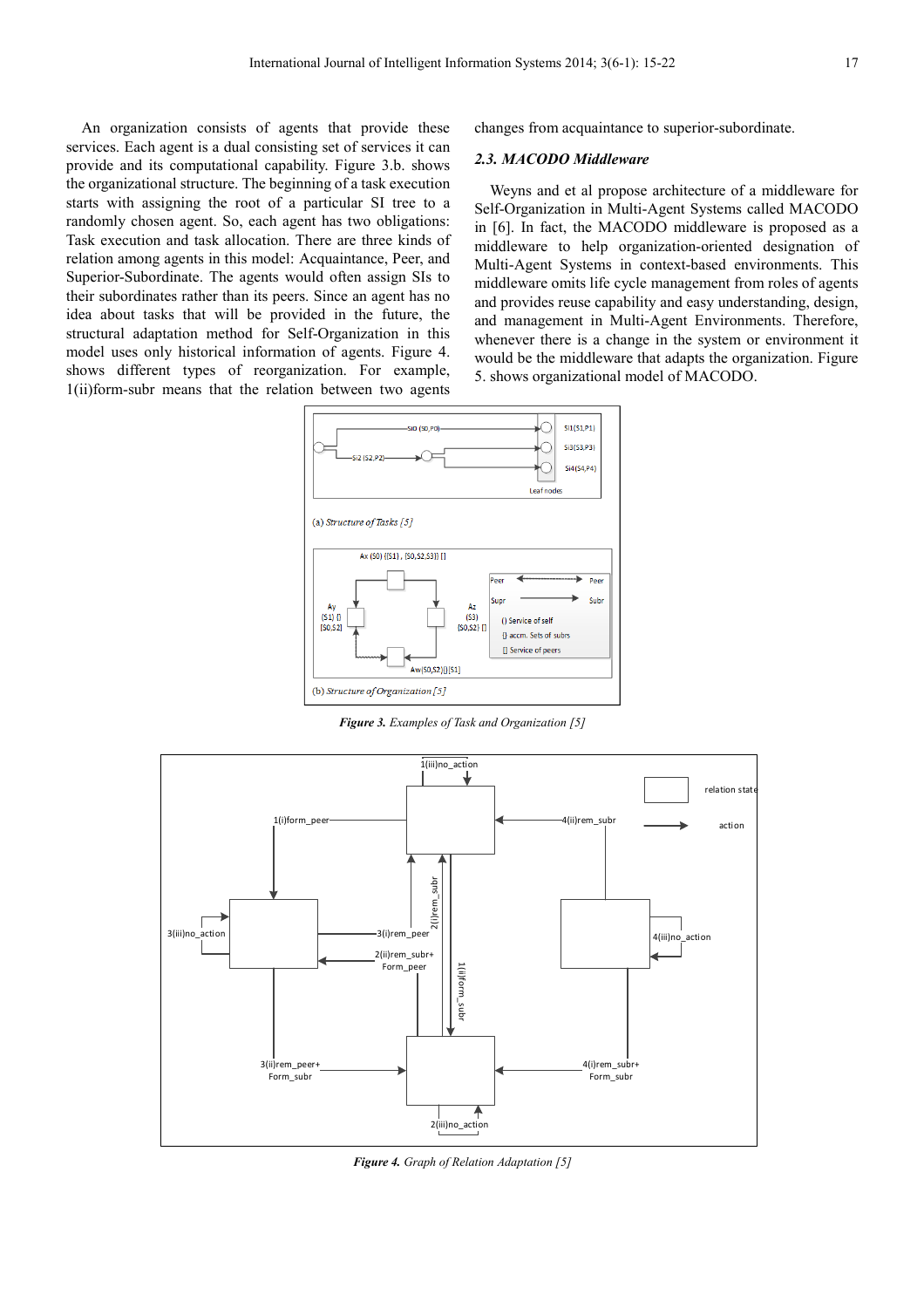

*Figure 5. MACODO Organizational Model [6]* 

# **3. Analysis of models**

Among the three, the MACODO middleware is the only model that describes how to implement Self-Organization for Multi-Agent Systems. In this paper, software architecture of agents is proposed and practically tested in a case study about traffic control cameras as agents in roads. Details of advantages and disadvantages of each model are listed in table 1.

*Table 1. Advantages and Disadvantages of Existing Models* 

| Model name      | <i><b>Advantages</b></i>                                        | <b>Disadvantages</b>                                         |
|-----------------|-----------------------------------------------------------------|--------------------------------------------------------------|
| <b>AALAADIN</b> | - Possibility to use heterogeneous agents                       | - No practical proof of efficiency                           |
|                 |                                                                 | - No internal structure for agents                           |
| Model           | - Possibility to have more applications for MAS                 | No method to shape groups and organizations and how to adapt |
| Self-Organizing | - Agent-oriented and decentralized Self-Organization and        | - No internal structure for agents                           |
| Organizations   | - Detailed solution for adaptation                              | - No real implementation in real world                       |
|                 | - Practical proof of efficiency                                 |                                                              |
|                 | -Practical and detailed solution for adaptation                 |                                                              |
| <b>MACODO</b>   | - Internal structure for agents and how they should connect     | - No more real world implementations                         |
| Middleware      | - Real world implementation                                     |                                                              |
|                 | - Possibility to use heterogeneous agents                       |                                                              |
|                 | - Reusability, easy understanding, better design and management |                                                              |

# **4. Proposed Model for Organization of Self-Organized Multi-Agent Systems**

#### *4.1. Overall Proposals*

Having no practical implementation in real world

mentioned as one of the weaknesses of introduced models in the previous section. To implement a software, the architecture of that software should be available. As a result, a model for Self-Organizing organizations should be architectural. It means, the model should consider system requirements, propose designation, and make implementation and maintenance possible. Therefore, lack of architectural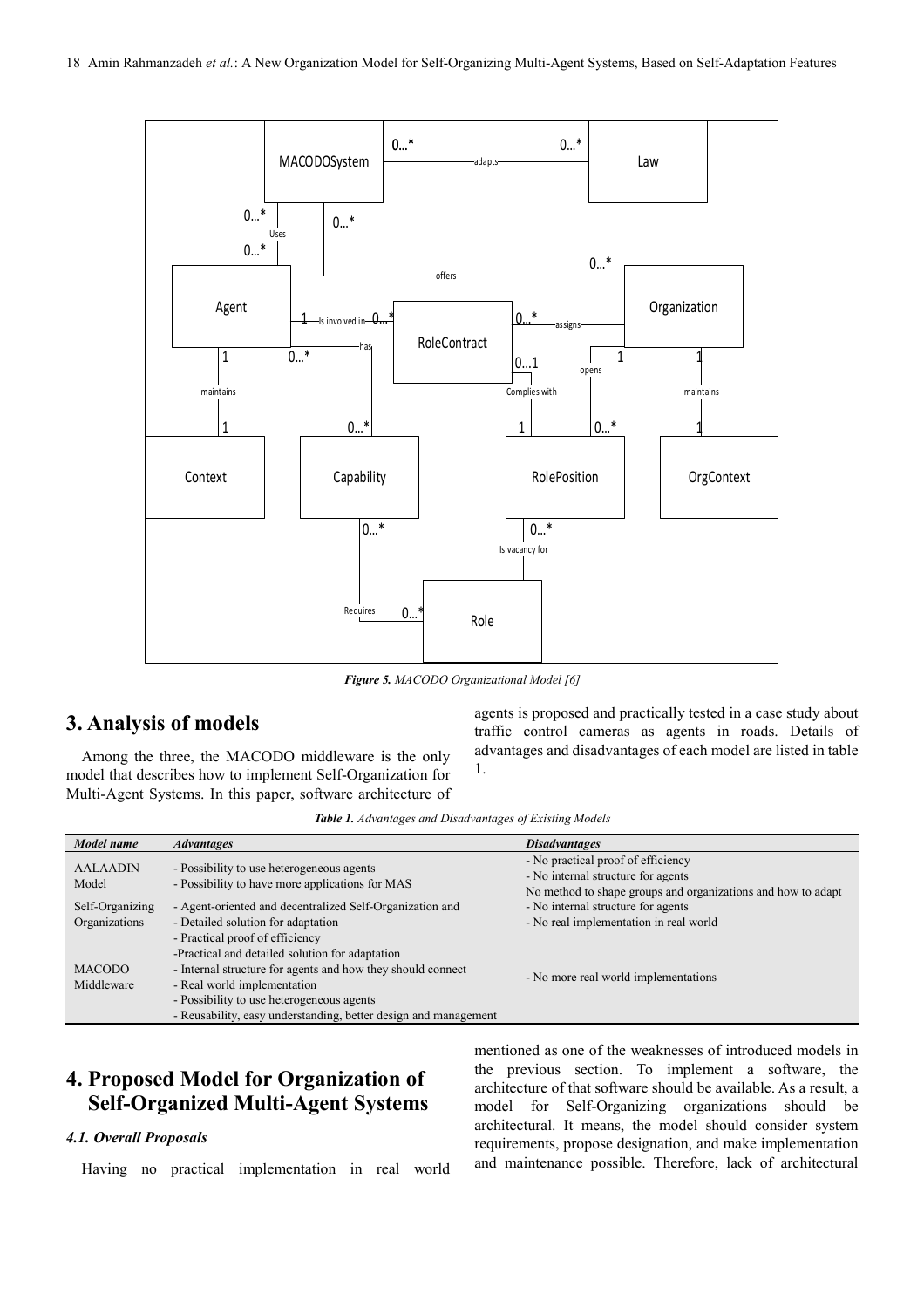models for Self-Organizing organizations in Multi-Agent Systems can be considered a problem.

Another problem is collaboration of agents that is missing in these models. In Self-Organization for Multi-Agent Systems the direction of orders is bottom-up and agents decide and perform locally. This feature can cause Emergence phenomena in the system. It can be undesired if it is not controlled. An appropriate solution is to reinforce positive emergence or Synergy and decrease and eliminate negative emergence. Therefore, having global coordination and collaboration among the agents whereas they are independent, decide and perform internally, would be a proper solution. This solution can be founded in Self-Adaptation architecture that has a top-down process. In other words, proposing a Self-Adaptive model for Self-Organizing organizations would be the key to control emergence. This model should make Self-Organization process to act in line with main goals of Self-Adaptation process. As a result, it is necessary to propose a view of collaboration among the agents.

#### *4.2. The Necessity of Architecture for Autonomous Systems*

According to Garlan and Schmerl [12] and Cheng et.al, [13], while developing Self-Adaptive systems generally, it is necessary to use architecture of system when adding Self-\* features. In these research studies, the reasons that we need architecture to develop Self-Adaptive Systems are expressed as below:

- *Isolated concerns:* applying architecture to Self-Adaptive Systems, we can develop Self-Adaptive features in separated and specific areas.
- *System extensibility:* applying architecture to software development, we can easily add more operations to system.
- *Easier maintenance and evaluation:* since using architecture clarifies area of problem and operation, maintenance and evaluation of Self-Adaptive System will be much simpler.
- *Reusability of components, especially Self-Adaptive ones:* if an appropriate level of abstraction is applied on Self-Adaptive components in an architecture based system, they can be easily utilized in other systems with minimum modification.
- *Possibility of using other systems' components in architecture based Self-Adaptive Systems:* if the components are developed based on specific standards, they can be utilized in Self-Adaptive Systems using a simple interpreter.

#### *4.3. The Proposed Model*

As mentioned before, one of the problems of existing models for Self-Organization in Multi-Agent systems is that they are not architectural. Then, we discussed the necessity of architecture for autonomous systems. MAPE-K loop on the other hand, is an existing architectural model for autonomous control on an element. In this paper, we say that the MAPE-K loop architecture can be used to control Multi-Agent systems. Figure 6. shows MAPE-K architecture.

It is true that MAPE-K loop has a centralized control, and Multi-Agent systems are distributed. However, our proposal is not just to use the MAPE-K loop on Multi-Agent systems. In our proposed model, Self-Adaptation, implemented by the MAPE-K loop, determines overall policies, and Self-Organization practically executes the decisions made by the MAPE-K loop. In fact, this is a combination of Self-Adaptation and Self-Organization. In other words, Self-Adaptation monitors the whole system, analyzes the changes, decides what to do, and in execution part, Self-Organization is responsible for execution of decisions made by Self-Adaptation. However, these decisions are about maintenance of the whole system. It means agents are still locally deciding about how to act to emerge to the final goal of the system. Nevertheless, the organization model of Self-Organized Multi-Agent system should support this combination.



*Figure 6. MAPE-K Control loop [8]* 

Horling and Lesser [2] introduce and categorize organizational paradigms for Multi-Agent systems. These paradigms include:

- *Hierarchies:* In Hierarchies, agents are arranged in a structure like trees. It means, the view of agents with a higher level in the tree is more global than that of others in lower levels.
- *Holarchies:* Holons define characteristic of holarchies. Holons can include one or more entities and meanwhile, be a member of one or more superordinate holons.
- *Coalitions:* Consider set A is a population of agents. Each subset of A is a potential coalition. Generally, coalitions are goal directed and have a short life-cycle. It means, coalitions are formed for a specific goal and disappear whenever the goal is reached.
- *Teams:* A common goal is what keeps agents of a team together. In a team, agents work together to reach that common goal. These features make teams and coalitions similar. But, teams try to reach maximum utility of the whole team rather than that of each member. This is what distinguishes teams than coalitions.
- *Congregations:* Like teams and coalitions, agents in congregations work together in a flat organization to reach goals and benefits. The difference is that congregations are not short-lived and formed to reach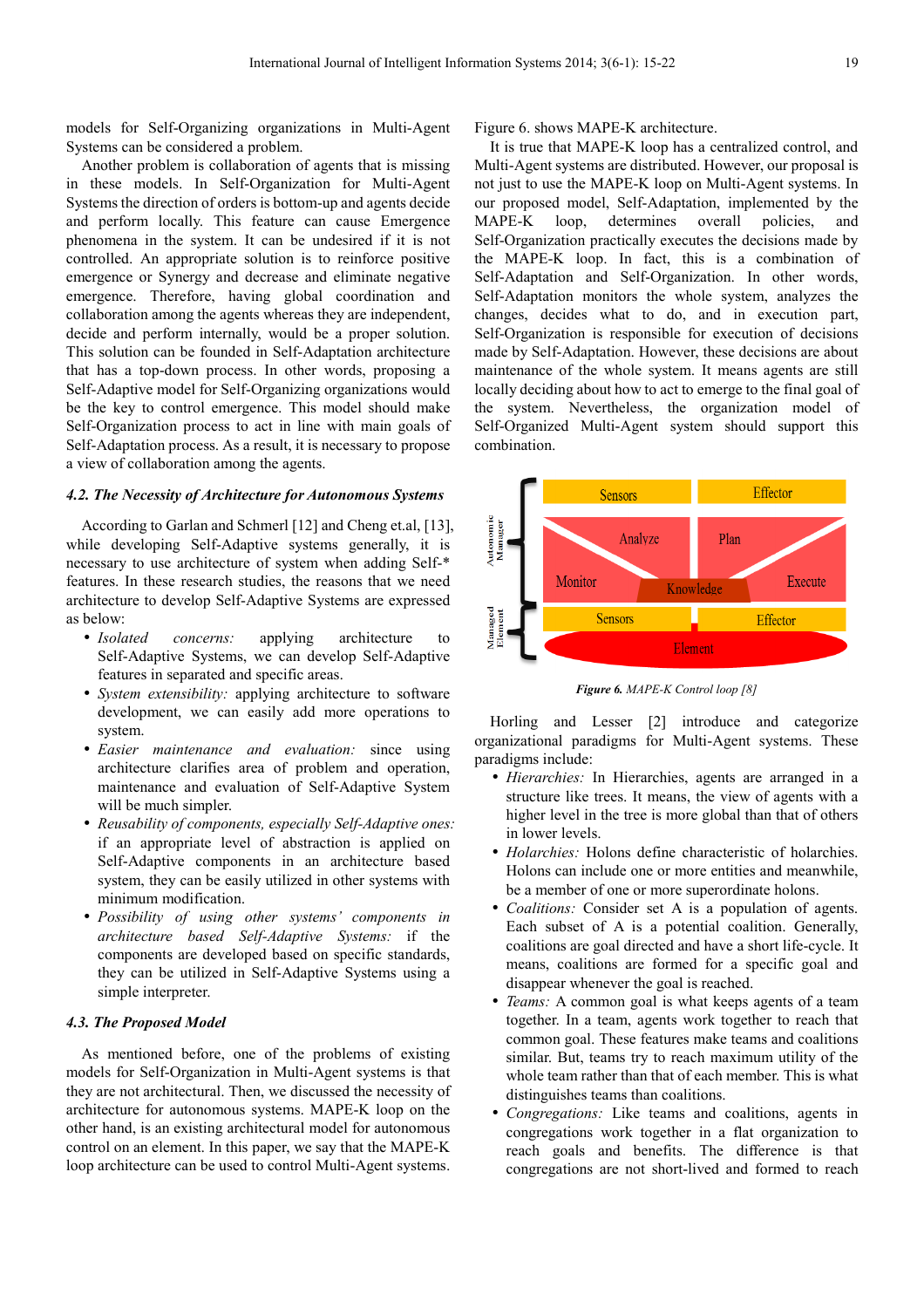multiple goals. They are formed among agents with similar or complementary agents to find more appropriate collaborators.

- *Society:* Societies spontaneously bring a long-lived social collaboration into mind. Societies of agents are fundamentally open systems. It means, agents can join and leave a society if they want. The society acts as an environment in which agents act and interact.
- *Federations:* Federations of agents have many different varieties. Agents of a federation share the common characteristics of a group. They entrust some amount of autonomy to a delegate agent that represents their group. The delegate can have different roles. For example, the delegate can act as an interpreter between agents inside and outside the group, assign tasks to agents inside the group, or, monitor the promotion of other agents.
- *Markets:* In market places, some agents may be buying and some others, seller agents. Buying agents announce their request for some items like resources, tasks, services and goods. On the other hand, selling agents may supply these goods. Sellers or a third party called auctioneer is responsible of processing bids and announcing the winner.
- *Matrix Organizations:* in a strict hierarchical organization, the structure is like a tree in which an agent or a group of agents report to one manager that provides these agents with goals, direction and feedback. This restriction is relaxed in matrix organizational paradigm. In this paradigm, any agent can have multiple managers. Therefore, successful agents can affect multiple entities by their local actions.

From different Organization Paradigms for Multi-Agent systems mentioned above, a combination of federations and hierarchies seems to be the most appropriate paradigm for our model. Figure 7. shows hierarchies and federation paradigm.

Collaboration between agents for coordinating about maintenance and control of the whole system seems to be a good solution for mentioned problems. From paradigms introduced in this part, the most suitable paradigm is the Federation. It means we can choose an agent in each organization to be a representative of the group and transport the information of its own group to other agents. These information can be gathered and transited to an agent in which we have established the so-called MAPE-K loop.

But there is another problem here. What if the agent with MAPE-K roll fails? This architecture makes that specific agent a bottleneck. To solve this problem, we came up with the idea of hierarchical federation. In this model of organization, there is a representative for each organization and these agents can make another organization in a higher level and have another representative.

But, how can this organizational model established in a Multi-Agent system? As you can see in [6], Weyns and et al propose a middleware in which the internal architecture of agents are defined. The agents are responsible for shaping our organizational model, too. Therefore, in agents using our model a component should be defined that is responsible for roll assignment. There are different reference architectures for Multi-Agents systems:

- OMG's Model: In this model agents are categorized based on their capabilities and organizations.
- FIPA's Model: This model is a foundation for physical intelligent agents and aims pragmatic physical intelligent agents.
- KAoS' Model: This model is for standardization of Multi-Agent systems based on knowledge based and agent oriented view.
- General Magic's Model: This model is a commercial model for Multi-Agent systems in communications area.

We avoid more elaboration of these models. Among these reference models, the FIPA's Model is reference of other models and contains details of inside components of an agent. We choose this model for implementation of agents and the whole Multi-Agent system.

Figure 8. show a hypothetical situation of a Multi-Agent system which is organized using our organizational model. It is interesting to know why same agents are in different levels. For example agent B1 is in level 0 and level 1. Being in a hierarchical federation organization is just a roll and as we know, different rolls can be assigned to one agent. So, agent B1 is in level 0 and level 1 and agent A12 is in level 0, 1, and 2. Also, Figure 8.b. shows the practical situation of a system that is implemented using our model. As you can see, the positions of agents is not changed and the roll of being a representative or being a member of a level is just assigned to agents.

Now, we know that decision about being on which level or organization is made by agents, themselves. This decisions and similar ones can be made based on some specific restrictions like environmental conditions.

# **5. Discussion and Conclusion**

In this paper we analyzed some of the relevant state-of-the-art models for organizations in Multi-Agent Systems. In fact, we studied the ones in which organizations are the control tools of Multi-Agent Systems.

In section 2, the top three research studies in this field were elaborated and analyzed. First of all, AALAADIN model, in which a model for Multi-Agent Systems with heterogeneous agents is proposed, was studied and analyzed. Afterward, Self-Organizing organizations model, in which agents can adapt their structural relations to get a better specification of tasks, is introduced and explained. Finally, the MACODO middleware, in which an architectural model is proposed to design and implement Self-Organization in Multi-Agent Systems, was explained and analyzed. After analyzing and comparing these existing models, we extracted some of their advantages and disadvantages. In the next stage, we stated their problems that the main one was lack of architecture. We showed the necessity of architecture for autonomous systems and finally we propose a model in which architecture is considered and the problems mentioned in section 4.1. are also solved.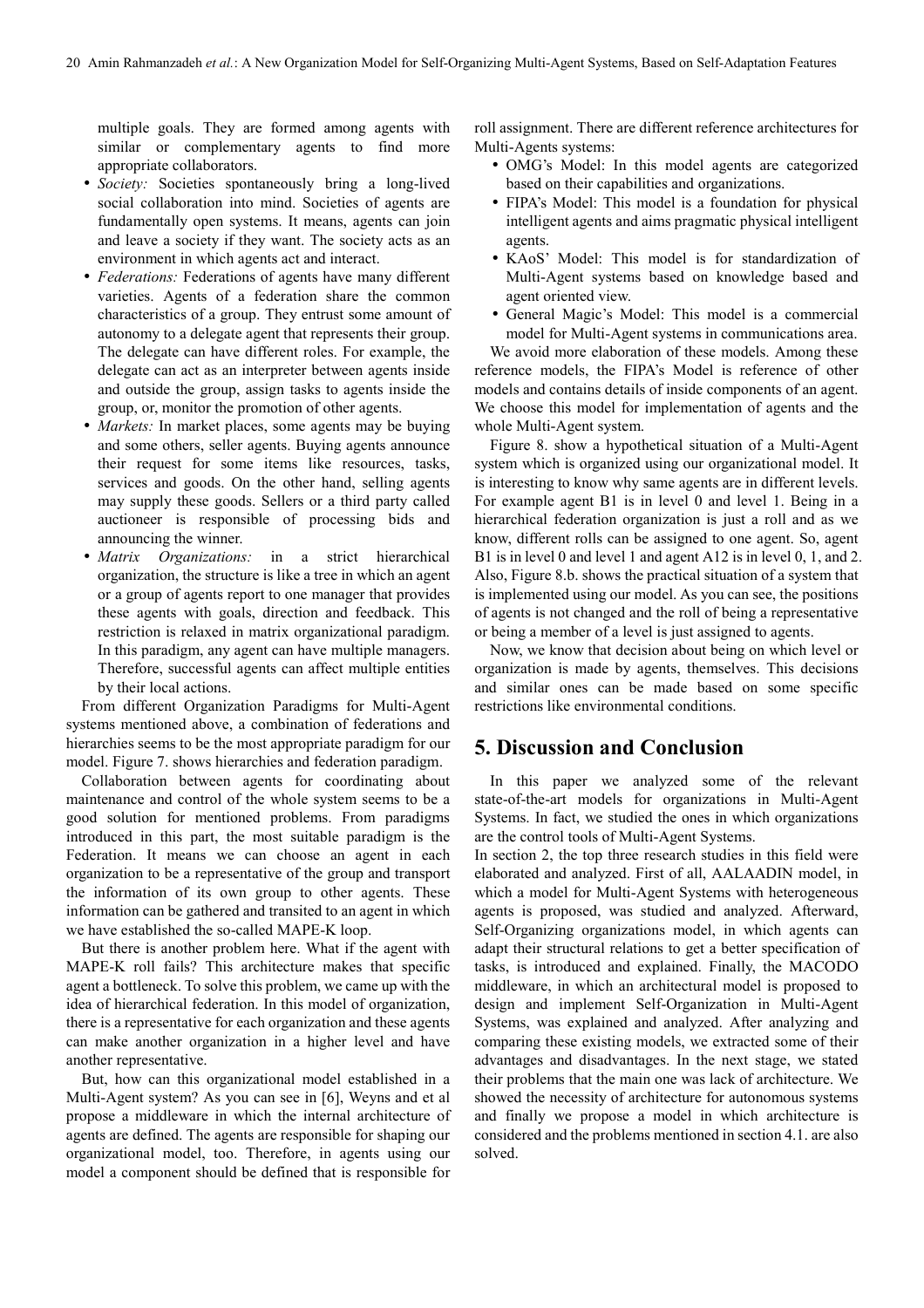

*Figure 7. Federation and hierarchical organizational paradigm [2]* 



(b) Practical Situation



*Figure 8. Proposal Organizational Model* 

Our new model combines Self-Adaptation features with Self-Organization features. This way, Self-Adaptation control loop controls the whole system without making it centralized. Self-Organization is the tool of adaptation. Our future work will consist of two main parts: first we should elaborate our model of agents and organization based on FIPA's reference model, and second, we should try to present more details on the restrictions that agents should make decisions based on.

### **References**

- [1] J. Ferber and Gutknecht, "A meta-model for the analysis and design of organizations in multi-agent systems", International Conference on Multi agent systems, pp. 128-135, 1998, France.
- [2] B. Horling and V. Lesser, "A Survey of Multi-Agent Organizational Paradigms", The Knowledge Engineering Review, Vol. 19, Iss. 4, 2004, pp. 281-316.
- [3] K. Y. Rafi, A. Farahani, and E. Nazemi, "An organizational model for autonomic intelligent distributed systems", 2nd World Conference on Information Technology, pp. 624-630, 2012, Turkey.
- [4] J. Ferber, O. Gutknecht, and F. Michel, "From Agents to Organizations: an Organizational View of Multi-Agent Systems", 4th InternationalWorkshop, AOSE, pp. 214-230, 2004, Australia.
- [5] R. Kota, N. Gibbins, and N. R. Jennings, "Self-Organising Agent Organisations", The 8th International Conference on Autonomous Agents and Multiagent Systems, pp. 797-804, 2009, USA.
- [6] D. Weyns, R. Haesevoets, A. Helleboogh, T. Holvoet, and W. Joosen, "The MACODO Middleware for Context-Driven Dynamic Agent Organizations", ACM Transactions on Autonomous and Adaptive Systems (TAAS), Vol. 5, Iss. 1, 2010, pp. 132-160.
- [7] V. Dignum, F. Dignum, L. Sonenberg, "Towards Dynamic Reorganization of Agent Societies", Workshop on Coordination in Emergent Agent Societies, pp. 32-39, 2004, Spain
- [8] An architectural blueprint for autonomic computing, IBM Group, 2003.
- [9] W. Truszkowski, M. Hinchey, J. Rash, and C. Rouff, "NASA's Swarm Missions: The Challenge of Building Autonomous Software", IT Professionals, Vol. 6, Iss. 5, 2004, pp. 47-52.
- [10] P. Mathieu, J. C. Routier, and Y. Secq, "Dynamic Organization" of MultiAgent Systems", second international joint conference on Autonomous agents and multiagent systems, pp. 451-452, 2002, USA.
- [11] M. Kolp, P. Giorgini, and J. Mylopoulos, "Multi-Agent Architectures as Organizational Structures", Autonomous Agents and Multi-Agent Systems, Vol. 13, Iss. 1, pp. 3-25, 2006
- [12] D. Garlan and B. Schmerl, "Model-based adaptation for self-healing systems," Proceedings of the first workshop on Self-healing systems - WOSS '02, p. 27, 2002.
- [13] S. Cheng, D. Garlan, and B. Schmerl, "Software Architecture-based Adaptation for Pervasive Systems" International Conference on Architecture of Computing Systems Karlsruhe, pp. 67-82, Germany, April 8–12, 2002